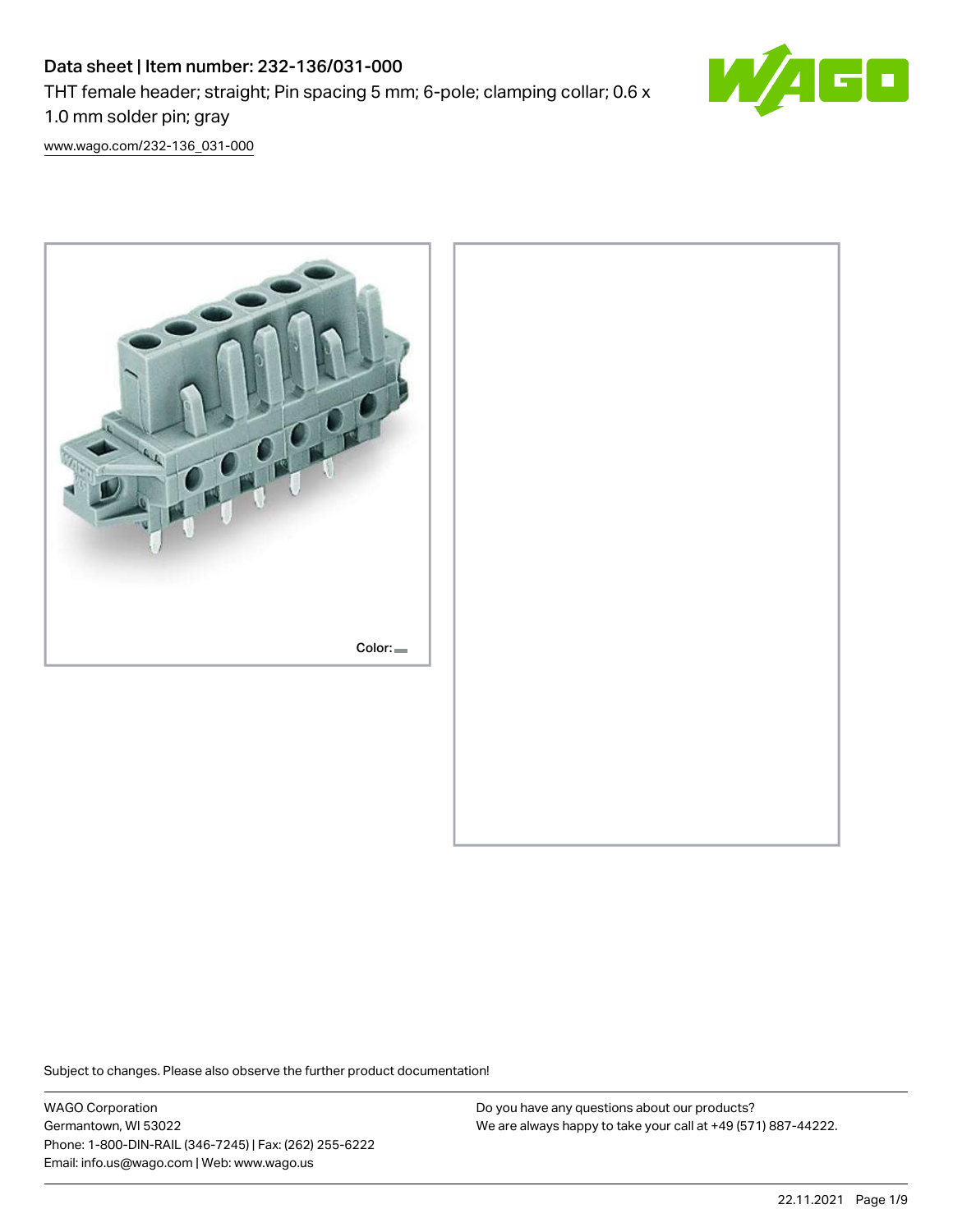



L = pole no. x pin spacing

 $L_1 = L + 3$  mm

 $L_2 = L + 8.8$  mm

 $L_3 = L + 14.8$  mm

2- to 3-pole female connectors – one latch only

#### Item description

**Horizontal or vertical PCB mounting via straight or angled solder pins** 

Subject to changes. Please also observe the further product documentation! For board-to-board and board-to-wire connections

WAGO Corporation Germantown, WI 53022 Phone: 1-800-DIN-RAIL (346-7245) | Fax: (262) 255-6222 Email: info.us@wago.com | Web: www.wago.us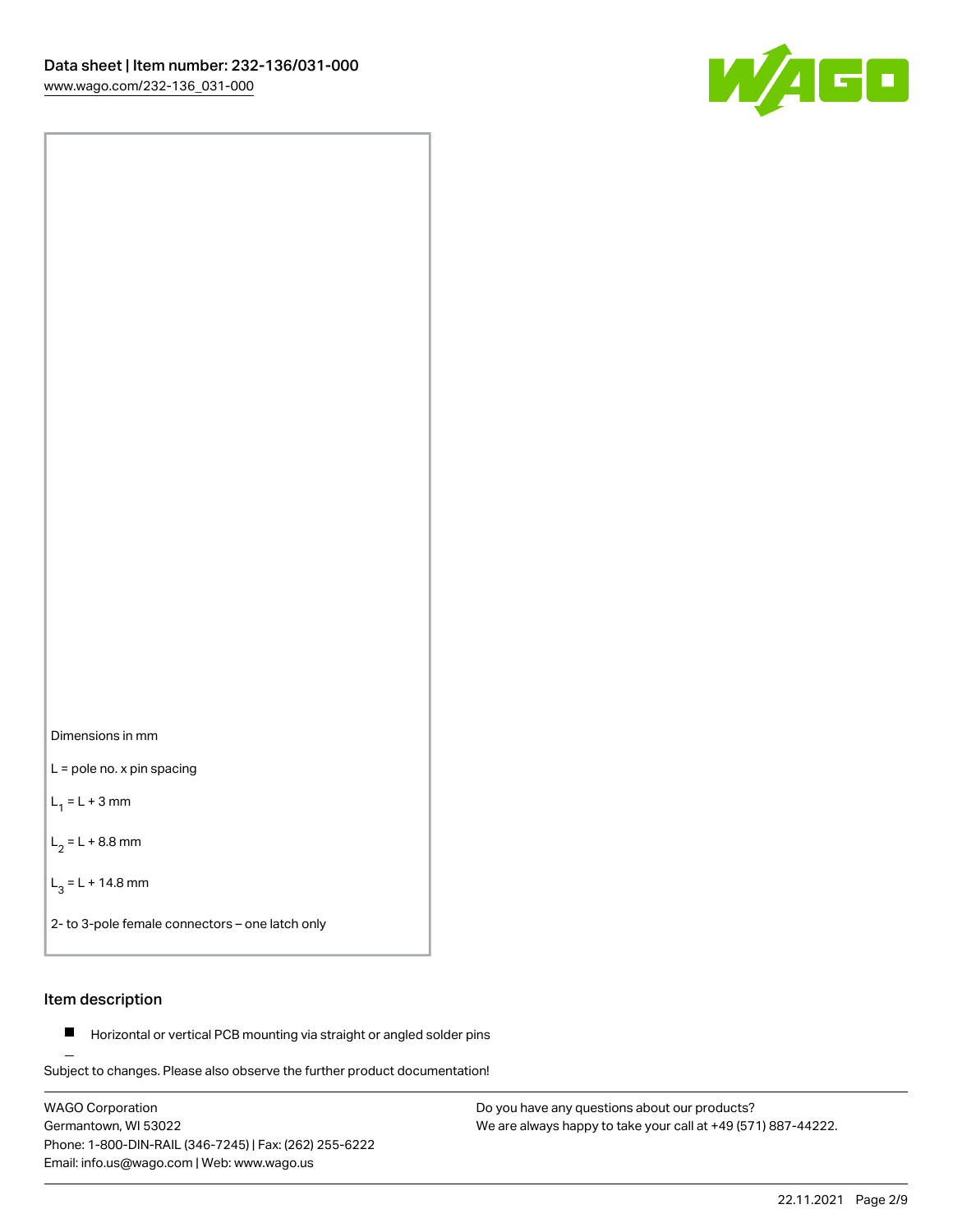

- For board-to-board and board-to-wire connections
- $\blacksquare$ Touch-proof PCB outputs
- $\blacksquare$ Easy-to-identify PCB inputs and outputs
- $\blacksquare$ With coding fingers

#### Data **Notes**

| Safety information 1 | The <i>MCS – MULTI CONNECTION SYSTEM</i> includes connectors<br>without breaking capacity in accordance with DIN EN 61984. When<br>used as intended, these connectors must not be connected<br>/disconnected when live or under load. The circuit design should<br>ensure header pins, which can be touched, are not live when<br>unmated. |
|----------------------|--------------------------------------------------------------------------------------------------------------------------------------------------------------------------------------------------------------------------------------------------------------------------------------------------------------------------------------------|
| Variants:            | Other pole numbers<br>3.8 mm pin projection for male headers with straight solder pins<br>Gold-plated or partially gold-plated contact surfaces<br>Other versions (or variants) can be requested from WAGO Sales or<br>configured at https://configurator.wago.com/                                                                        |

# Electrical data

#### IEC Approvals

| Ratings per                 | IEC/EN 60664-1                                                        |
|-----------------------------|-----------------------------------------------------------------------|
| Rated voltage (III / 3)     | 320 V                                                                 |
| Rated surge voltage (III/3) | 4 <sub>k</sub> V                                                      |
| Rated voltage (III/2)       | 320 V                                                                 |
| Rated surge voltage (III/2) | 4 <sub>k</sub> V                                                      |
| Nominal voltage (II/2)      | 630 V                                                                 |
| Rated surge voltage (II/2)  | 4 <sub>kV</sub>                                                       |
| Rated current               | 12A                                                                   |
| Legend (ratings)            | $(III / 2)$ $\triangle$ Overvoltage category III / Pollution degree 2 |

#### UL Approvals

| Approvals per                  | UL 1059 |
|--------------------------------|---------|
| Rated voltage UL (Use Group B) | 300 V   |
| Rated current UL (Use Group B) | 15 A    |
| Rated voltage UL (Use Group D) | 300 V   |
| Rated current UL (Use Group D) | 10 A    |

Subject to changes. Please also observe the further product documentation!

| <b>WAGO Corporation</b>                                | Do you have any questions about our products?                 |
|--------------------------------------------------------|---------------------------------------------------------------|
| Germantown, WI 53022                                   | We are always happy to take your call at +49 (571) 887-44222. |
| Phone: 1-800-DIN-RAIL (346-7245)   Fax: (262) 255-6222 |                                                               |
| Email: info.us@wago.com   Web: www.wago.us             |                                                               |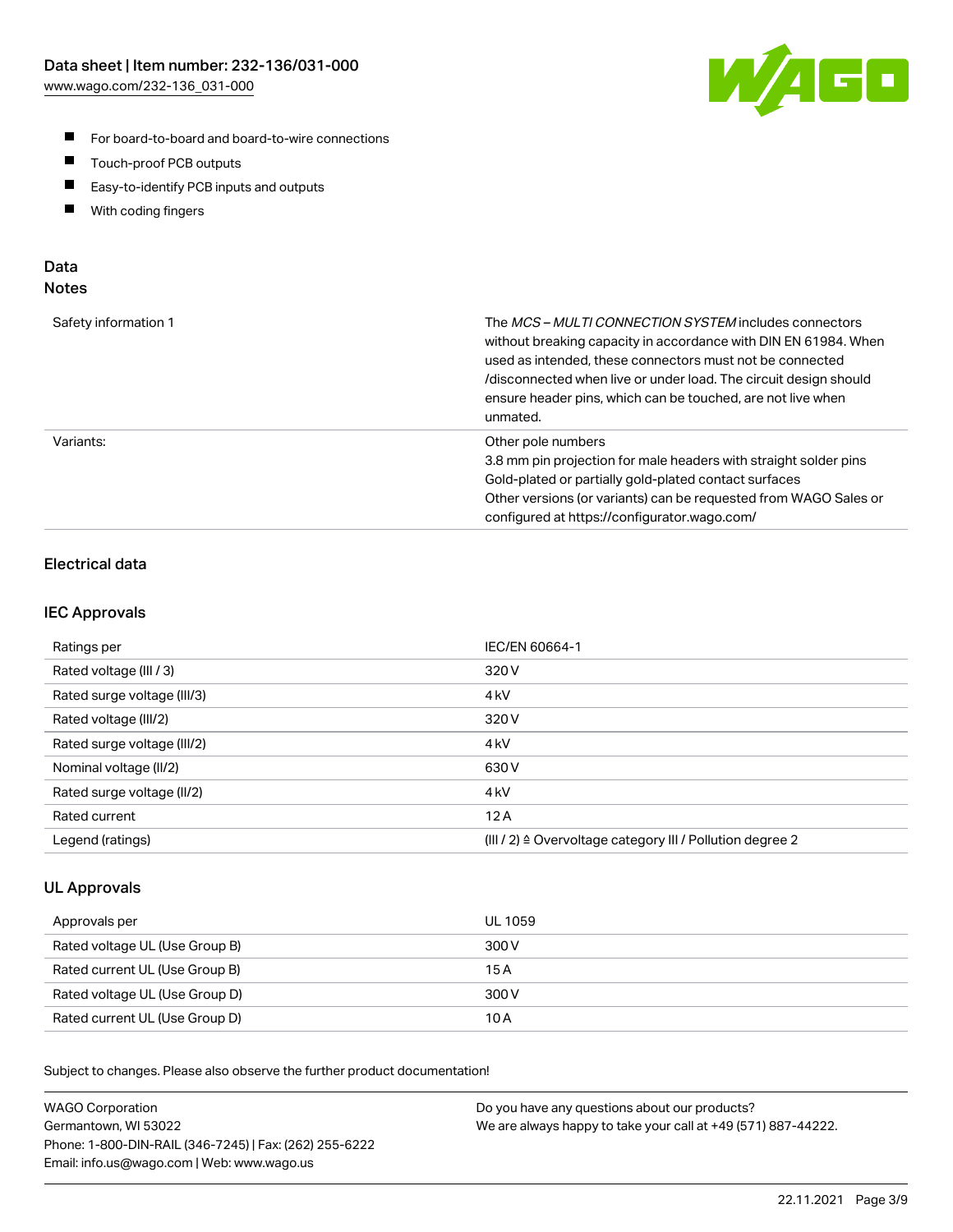

#### Ratings per UL

| Rated voltage UL 1977 | SOO V                                           |
|-----------------------|-------------------------------------------------|
| Rated<br>HI 197.      | --<br>$\sim$ $\sim$ $\sim$ $\sim$ $\sim$ $\sim$ |

#### CSA Approvals

| Approvals per                   | CSA   |
|---------------------------------|-------|
| Rated voltage CSA (Use Group B) | 300 V |
| Rated current CSA (Use Group B) | 15 A  |
| Rated voltage CSA (Use Group D) | 300 V |
| Rated current CSA (Use Group D) | 10 A  |

#### Connection data

| Total number of potentials |  |
|----------------------------|--|
| Number of connection types |  |
| Number of levels           |  |

#### Connection 1

| Number of poles |  |
|-----------------|--|
|                 |  |

# Physical data

| Pin spacing                          | 5 mm / 0.197 inch     |
|--------------------------------------|-----------------------|
| Width                                | 44.8 mm / 1.764 inch  |
| Height                               | 23.25 mm / 0.915 inch |
| Height from the surface              | 18.25 mm / 0.719 inch |
| Depth                                | 11.6 mm / 0.457 inch  |
| Solder pin length                    | 5 <sub>mm</sub>       |
| Solder pin dimensions                | $0.6 \times 1$ mm     |
| Drilled hole diameter with tolerance | $1.3$ $(+0.1)$ mm     |

# Mechanical data

| Mounting type | Mounting flange                         |
|---------------|-----------------------------------------|
| Mounting type | Feed-through mounting<br>Panel mounting |

Subject to changes. Please also observe the further product documentation!

| <b>WAGO Corporation</b>                                | Do you have any questions about our products?                 |
|--------------------------------------------------------|---------------------------------------------------------------|
| Germantown, WI 53022                                   | We are always happy to take your call at +49 (571) 887-44222. |
| Phone: 1-800-DIN-RAIL (346-7245)   Fax: (262) 255-6222 |                                                               |
| Email: info.us@wago.com   Web: www.wago.us             |                                                               |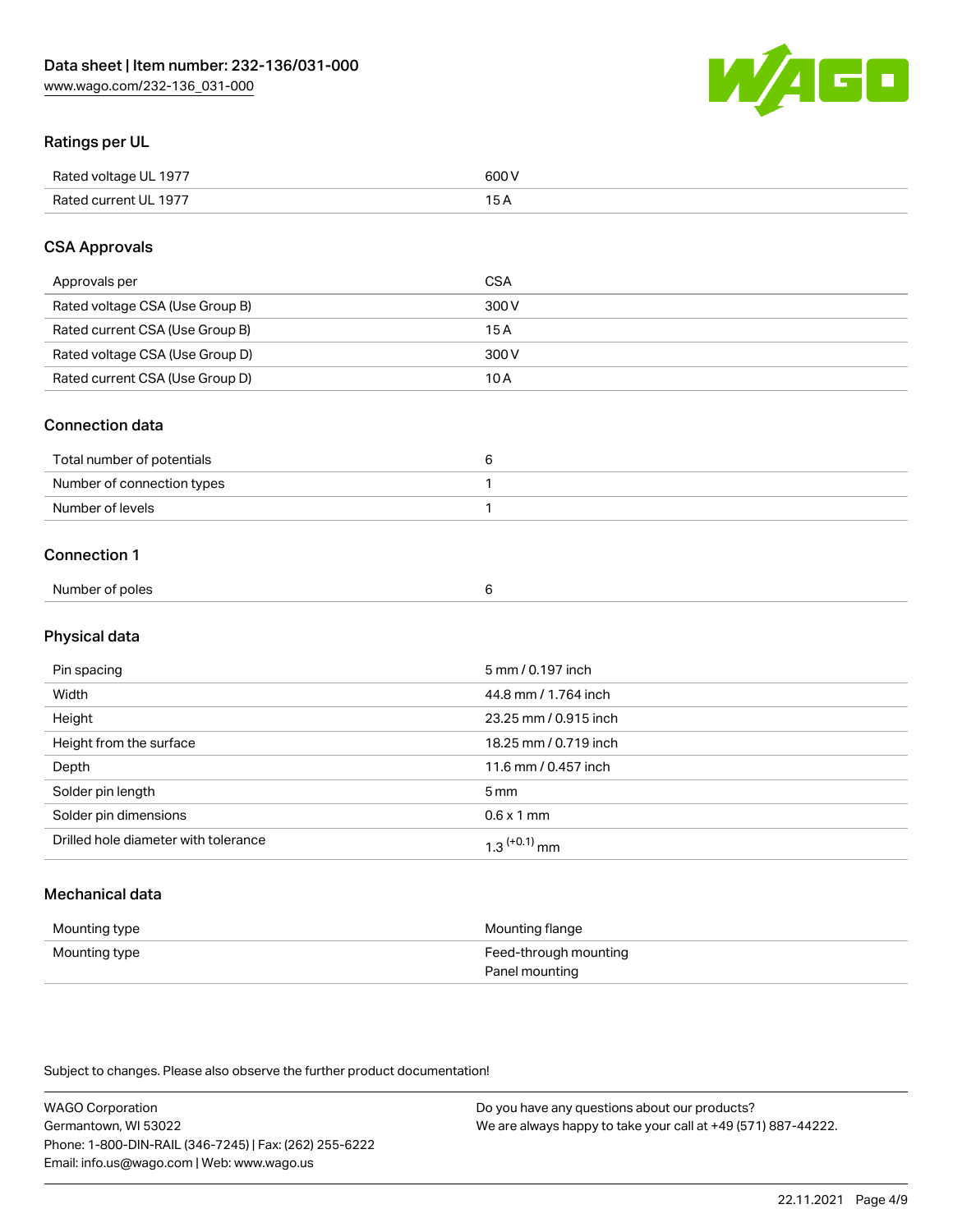

#### Plug-in connection

| Contact type (pluggable connector) | Female header |
|------------------------------------|---------------|
| Connector (connection type)        | for PCB       |
| Mismating protection               | No            |
| Mating direction to the PCB        | $90^{\circ}$  |
| Locking of plug-in connection      | Without       |

## PCB contact

| <b>PCB Contact</b>                  | THT                                        |
|-------------------------------------|--------------------------------------------|
| Solder pin arrangement              | over the entire female connector (in-line) |
| Number of solder pins per potential |                                            |

#### Material data

| Color                       | gray             |
|-----------------------------|------------------|
| Material group              |                  |
| Insulation material         | Polyamide (PA66) |
| Flammability class per UL94 | V <sub>0</sub>   |
| Contact material            | Copper alloy     |
|                             |                  |
| Contact plating             | tin-plated       |
| Fire load                   | 0.116 MJ         |

#### Environmental requirements

| Limit temperature range | $-60+85 °C$ |
|-------------------------|-------------|
|-------------------------|-------------|

#### Commercial data

| Product Group         | 3 (Multi Conn. System) |
|-----------------------|------------------------|
| PU (SPU)              | 50 Stück               |
| Packaging type        | box                    |
| Country of origin     | DE                     |
| <b>GTIN</b>           | 4044918623308          |
| Customs tariff number | 8536694040             |

# Approvals / Certificates

#### Ship Approvals

Subject to changes. Please also observe the further product documentation!

| <b>WAGO Corporation</b>                                | Do you have any questions about our products?                 |
|--------------------------------------------------------|---------------------------------------------------------------|
| Germantown, WI 53022                                   | We are always happy to take your call at +49 (571) 887-44222. |
| Phone: 1-800-DIN-RAIL (346-7245)   Fax: (262) 255-6222 |                                                               |
| Email: info.us@wago.com   Web: www.wago.us             |                                                               |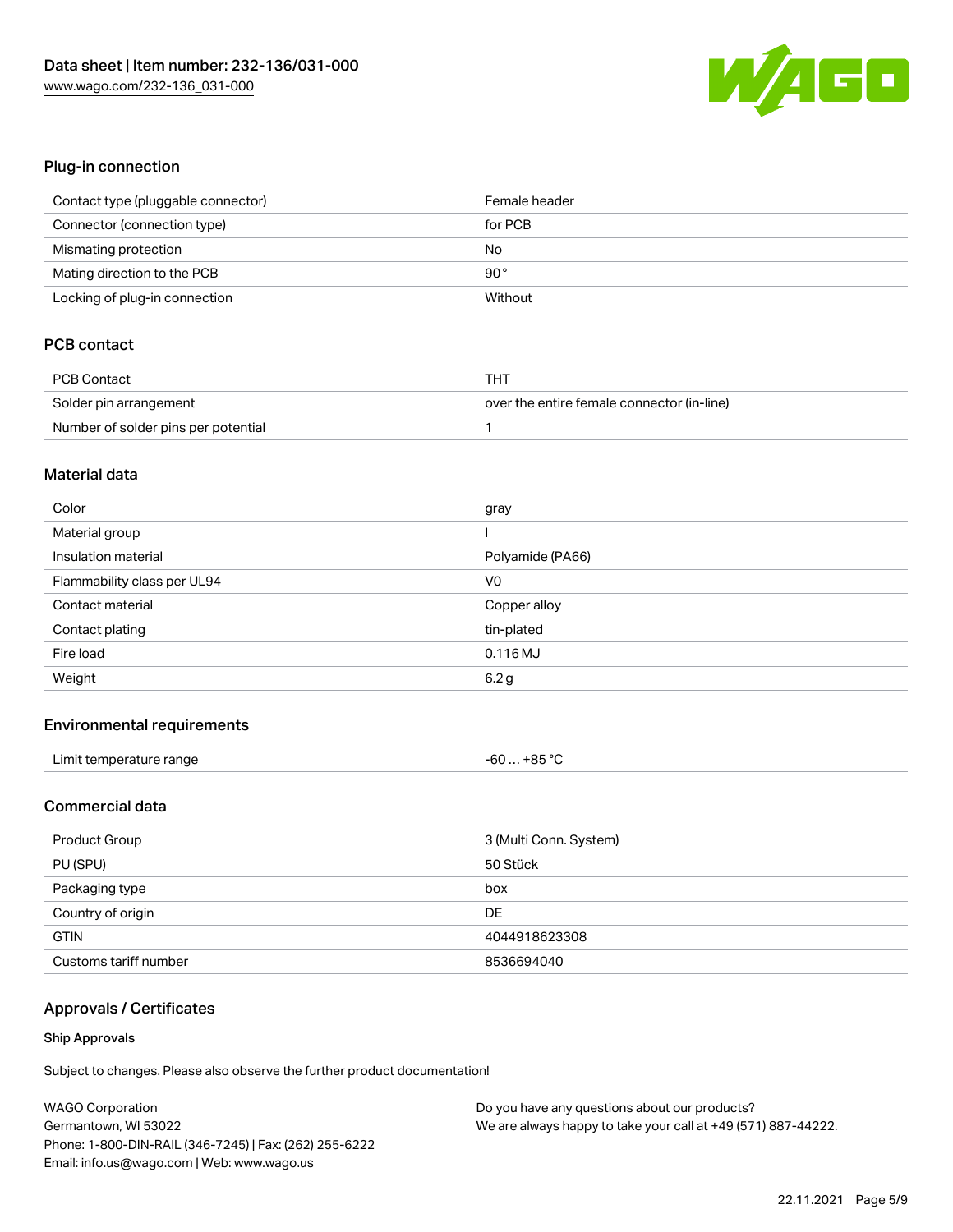

| Logo                     | Approval                                  | <b>Additional Approval Text</b> | Certificate<br>name                 |
|--------------------------|-------------------------------------------|---------------------------------|-------------------------------------|
| ABS.                     | <b>ABS</b><br>American Bureau of Shipping | -                               | $19 -$<br>HG15869876-<br><b>PDA</b> |
| <b>BUREAU</b><br>VERITAS | BV<br>Bureau Veritas S.A.                 | <b>IEC 60998</b>                | 11915/D0 BV                         |
| <b>UL-Approvals</b>      |                                           |                                 |                                     |

|                               |                                |                                 | Certificate |
|-------------------------------|--------------------------------|---------------------------------|-------------|
| Logo                          | Approval                       | <b>Additional Approval Text</b> | name        |
|                               | UR                             | <b>UL 1977</b>                  | E45171      |
| J<br>$\overline{\phantom{a}}$ | Underwriters Laboratories Inc. |                                 |             |

# **Counterpart**



Item no.231-606 nem no.251-606<br>Male connector; 6-pole; Pin spacing 5 mm; gray [www.wago.com/231-606](https://www.wago.com/231-606)

#### Optional accessories

| Mounting                   |                                                    |                      |
|----------------------------|----------------------------------------------------|----------------------|
| Mounting accessories       |                                                    |                      |
|                            | Item no.: 209-147                                  | www.wago.com/209-147 |
|                            | Self-tapping screw                                 |                      |
|                            | Item no.: 231-194                                  |                      |
|                            | Self-tapping screw; B 2.2x13, fixing hole 1.8 mm Ø | www.wago.com/231-194 |
|                            | Item no.: 231-195                                  |                      |
|                            | Screw with nut; M2x12; for fixing element          | www.wago.com/231-195 |
|                            | Item no.: 231-295                                  |                      |
|                            | Screw with nut                                     | www.wago.com/231-295 |
| <b>Testing accessories</b> |                                                    |                      |
| Testing accessories        |                                                    |                      |

Subject to changes. Please also observe the further product documentation!

WAGO Corporation Germantown, WI 53022 Phone: 1-800-DIN-RAIL (346-7245) | Fax: (262) 255-6222 Email: info.us@wago.com | Web: www.wago.us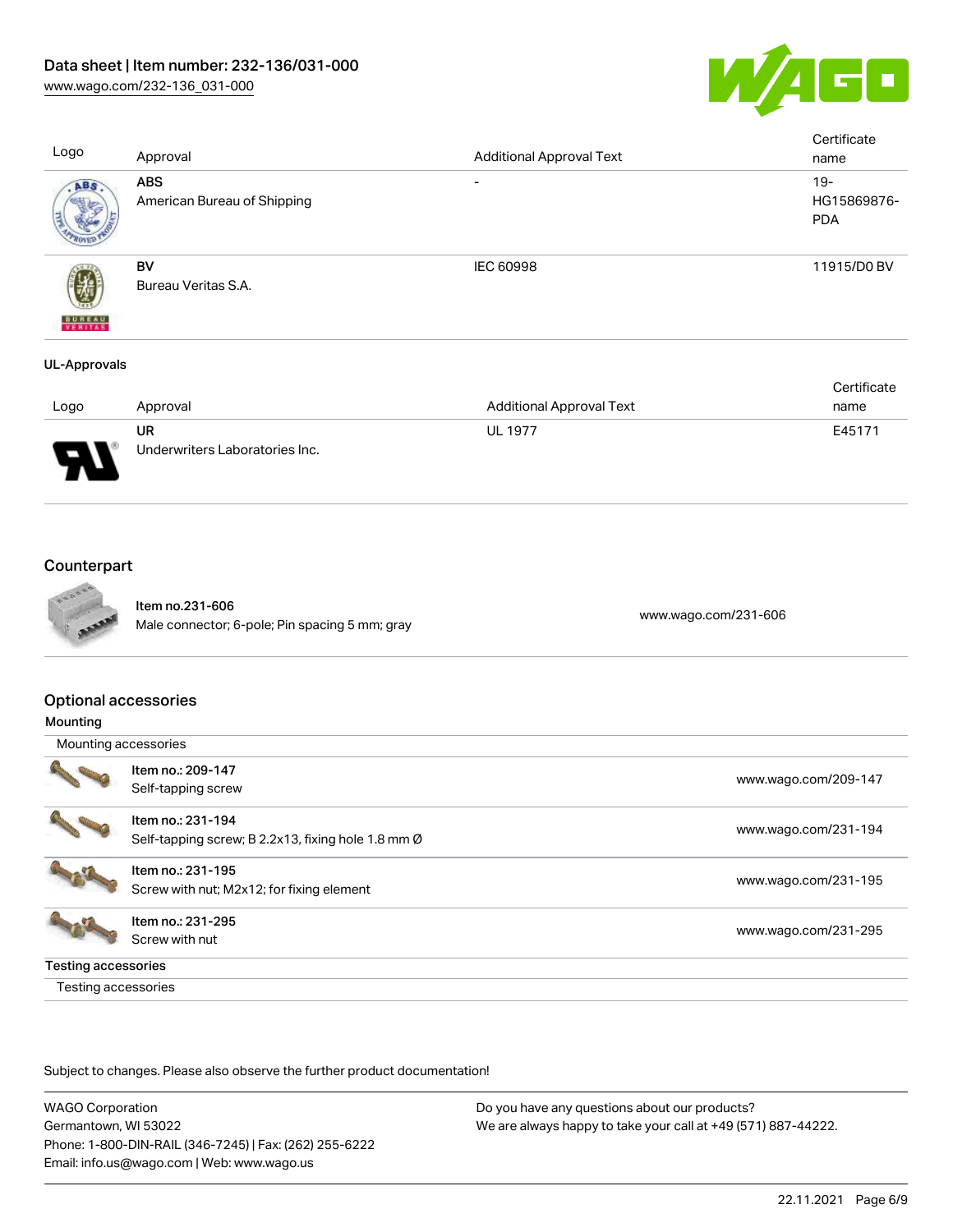

[www.wago.com/210-136](http://www.wago.com/210-136)

Item no.: 210-136 Test plug; 2 mm Ø; with 500 mm cable

| Item no.: 231-661<br>Test plugs for female connectors; for 5 mm and 5.08 mm pin spacing; 2,50 mm <sup>2</sup> ; light gray                                                                                     |                                                                            |            | www.wago.com/231-661 |          |
|----------------------------------------------------------------------------------------------------------------------------------------------------------------------------------------------------------------|----------------------------------------------------------------------------|------------|----------------------|----------|
| <b>Downloads</b><br>Documentation                                                                                                                                                                              |                                                                            |            |                      |          |
| <b>Additional Information</b><br>Technical explanations                                                                                                                                                        |                                                                            | 2019 Apr 3 | pdf<br>2.0 MB        | Download |
| <b>CAD files</b>                                                                                                                                                                                               |                                                                            |            |                      |          |
| CAD data                                                                                                                                                                                                       |                                                                            |            |                      |          |
|                                                                                                                                                                                                                | 2D/3D Models 232-136/031-000                                               |            | <b>URL</b>           | Download |
| <b>CAE</b> data                                                                                                                                                                                                |                                                                            |            |                      |          |
|                                                                                                                                                                                                                | EPLAN Data Portal 232-136/031-000                                          |            | <b>URL</b>           | Download |
|                                                                                                                                                                                                                | ZUKEN Portal 232-136/031-000                                               |            | <b>URL</b>           | Download |
|                                                                                                                                                                                                                | EPLAN Data Portal 232-136/031-000                                          |            | <b>URL</b>           | Download |
| <b>PCB Design</b>                                                                                                                                                                                              |                                                                            |            |                      |          |
| Symbol and Footprint 232-136/031-000<br>CAx data for your PCB design, consisting of "schematic symbols and PCB footprints",<br>allow easy integration of the WAGO component into your development environment. |                                                                            |            | <b>URL</b>           | Download |
| Supported formats:                                                                                                                                                                                             |                                                                            |            |                      |          |
| H.                                                                                                                                                                                                             | Accel EDA 14 & 15                                                          |            |                      |          |
|                                                                                                                                                                                                                | Altium 6 to current version                                                |            |                      |          |
| П                                                                                                                                                                                                              | Cadence Allegro                                                            |            |                      |          |
| DesignSpark                                                                                                                                                                                                    |                                                                            |            |                      |          |
| Eagle Libraries                                                                                                                                                                                                |                                                                            |            |                      |          |
| H.<br>KiCad                                                                                                                                                                                                    |                                                                            |            |                      |          |
|                                                                                                                                                                                                                | Mentor Graphics BoardStation                                               |            |                      |          |
|                                                                                                                                                                                                                | Subject to changes. Please also observe the further product documentation! |            |                      |          |

WAGO Corporation Germantown, WI 53022 Phone: 1-800-DIN-RAIL (346-7245) | Fax: (262) 255-6222 Email: info.us@wago.com | Web: www.wago.us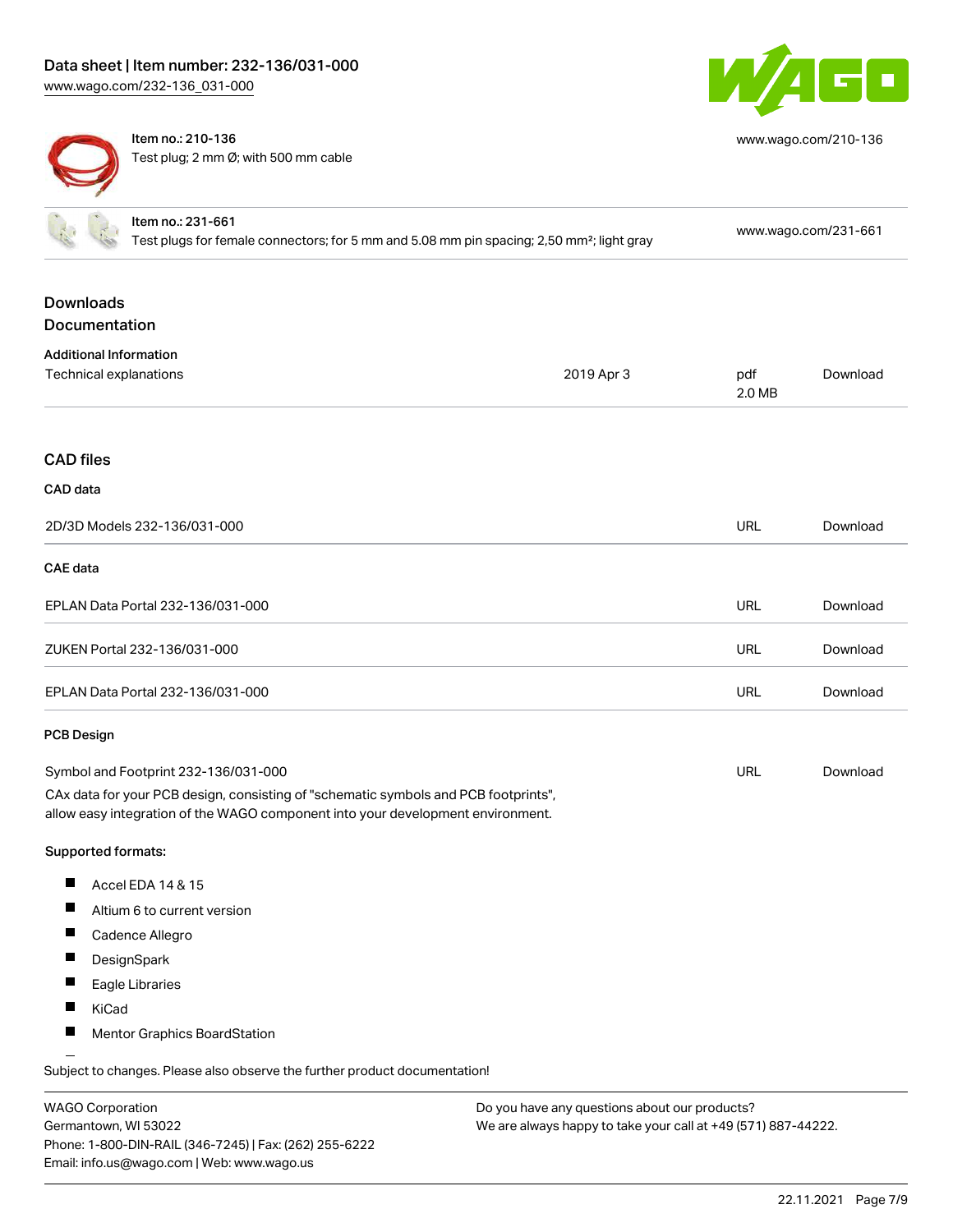

- $\blacksquare$ Mentor Graphics Design Architect
- $\blacksquare$ Mentor Graphics Design Expedition 99 and 2000
- $\blacksquare$ OrCAD 9.X PCB and Capture
- $\blacksquare$ PADS PowerPCB 3, 3.5, 4.X, and 5.X
- $\blacksquare$ PADS PowerPCB and PowerLogic 3.0
- $\blacksquare$ PCAD 2000, 2001, 2002, 2004, and 2006
- $\blacksquare$ Pulsonix 8.5 or newer
- $\blacksquare$ STL
- $\blacksquare$ 3D STEP
- $\blacksquare$ TARGET 3001!
- $\blacksquare$ View Logic ViewDraw
- $\blacksquare$ Quadcept
- $\blacksquare$ Zuken CadStar 3 and 4
- $\blacksquare$ Zuken CR-5000 and CR-8000

PCB Component Libraries (EDA), PCB CAD Library Ultra Librarian

#### Environmental Product Compliance

Compliance Search

Environmental Product Compliance 232-136/031-000 THT female header; straight; Pin spacing 5 mm; 6-pole; clamping collar; 0.6 x 1.0 mm solder pin; gray

Installation Notes

Application

Subject to changes. Please also observe the further product documentation!

WAGO Corporation Germantown, WI 53022 Phone: 1-800-DIN-RAIL (346-7245) | Fax: (262) 255-6222 Email: info.us@wago.com | Web: www.wago.us